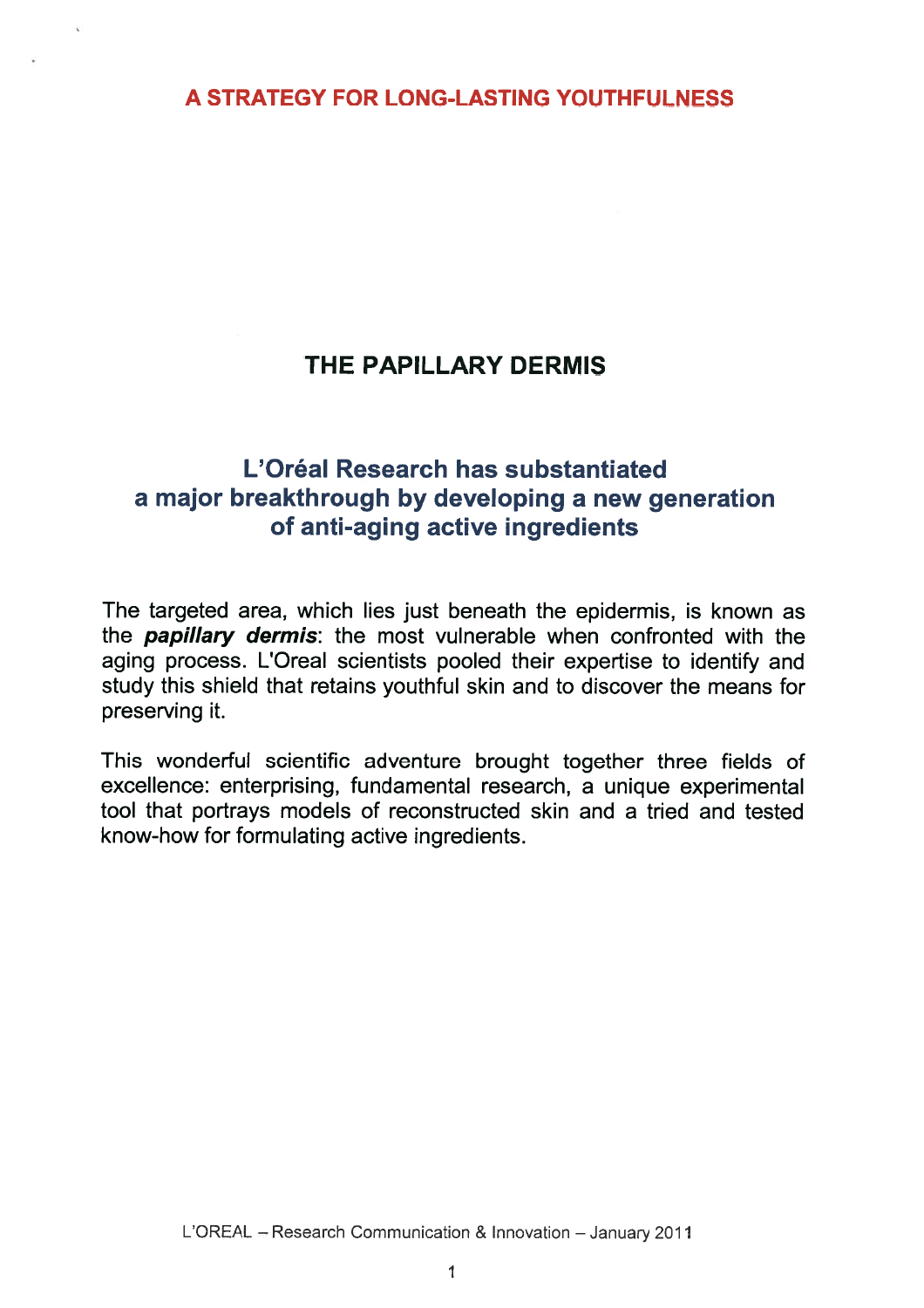# THE PAPILLARY DERMIS

## Over 20 years exploring the dermis

As people age, skin becomes finer, drier and loses its elasticity. The aging process induces drastic structural changes in the various compartments of the skin which not only modify its appearance but also its physical and mechanical properties.

### Increasingly accurate measurements for the effects of aging

L'Oréal Group researchers are taking advantage of the introduction of non-invasive biophysical methods and of advances in cellular biology by studying these changes in vivo and in vitro on a molecular level. This was carried out not only on the epidermis level but also within dermis structures (see page 3).

Ultrasounds, now used for assessing the skin's echostructure, provide information on skin thickness and dermis consistency. The studies show that when people age, skin thickness decreases and the superficial (or papillary) dermis structure loses its density, i.e. its echogenicity.<sup>1</sup>. Lose Siven Presearchers are taking a<br>
biophysical methods and of advan<br>
changes in vivo and in vitro on a molec<br>
epidermis level but also within dermis s<br>
Ultrasounds, now used for assessing th<br>
skin thickness and dermis c

In 1993, a team of L'Oréal researchers, using Magnetic Resonance imaging, illustrated that *the content of free water in the superficial dermis increases with* skin thickness decreases and the superficial (or papillary) dermis structure<br>loses its density, i.e. its echogenicity.<sup>1</sup>.<br>In 1993, a team of L'Oréal researchers, using Magnetic Resonance imaging,<br>illustrated that the cont in the dermo-epidermal junction network. As people age, this dermo-epidermal junction de-wrinkles, then flattens out. The dermal papillae disappear, which leads to a reduction in the size of the exchange area between the two compartments. The weakening in the dermo-epidermal junction network contributes probably to a loss in elasticity, which plays a role in wrinkle formation.

These results show that the papillary dermis becomes a vulnerable area during the aging process.

 $1$  De RIGAL J. et al, J Invest Dermatol, 93 : 621-625, 1989

<sup>2</sup> S. RICHARD, B. QUERLEUX, J. BITTOUN, 0. JOLIVET, I. IDY-PERETTI, 0. DE LACHARRIERE and JL. LÉVÊQUE. Characterization of the Skin In Vivo by High Resolution Magnetic Resonance Imaging: Water Behavior and Age-Related Effects. J Invest Dermatol 100: 705-709, 1993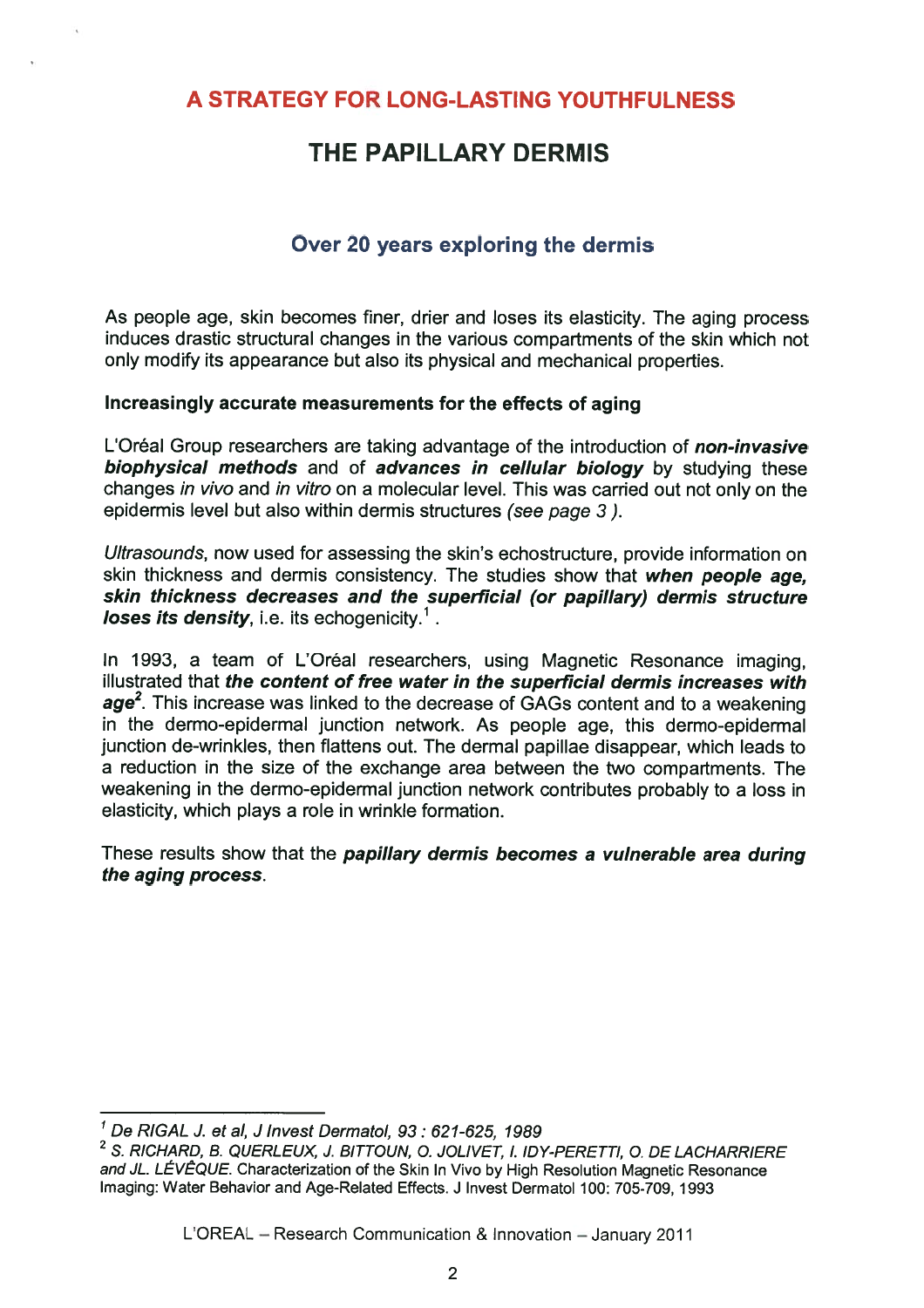### THE DERMIS

The dermis, made up of elastin and collagen<br>fibres which are associated with fibres which are associated with glycoproteins, is the tissue that supports the skin.

Its surface, at the epidermis junction (dermo-epidermal junction), bristles with fibrous, vascular and nervous bulges: *dermal papillae*. These delineate the boundary with the outermost dermal layer: the papillary (or superficial) dermis.

Below this, the reticular (or deep) dermis constitutes the largest part of the dermis. At  $\blacksquare$ this level, the elastin and collagen fibres are dispersed in a multidirectional way whereas in the papillary dermis, the elastin fibres are mainly all positioned perpendicular to the skin's surface.



The fibroblasts are the main cells of the dermis. These cells, which are predominantly located in the papillary dermis, and quite rare in the reticular dermis, are specialized in synthesizing the collagen and elastin fibres that constitute the extracellular matrix (ECM). Collagen fibres provide the ECM with resistance against tension and to traction, whereas elastin fibres provide it with elastic properties.

This fibre network is dispersed within a mixture made up of macromolecules: glycoproteins, glycosaminoglycans (GAGs) and proteoglycans (PGs) which capture water and help maintain the cohesion and structure of the dermis. The mecanic properties of the dermis provide the skin with firmness and tone.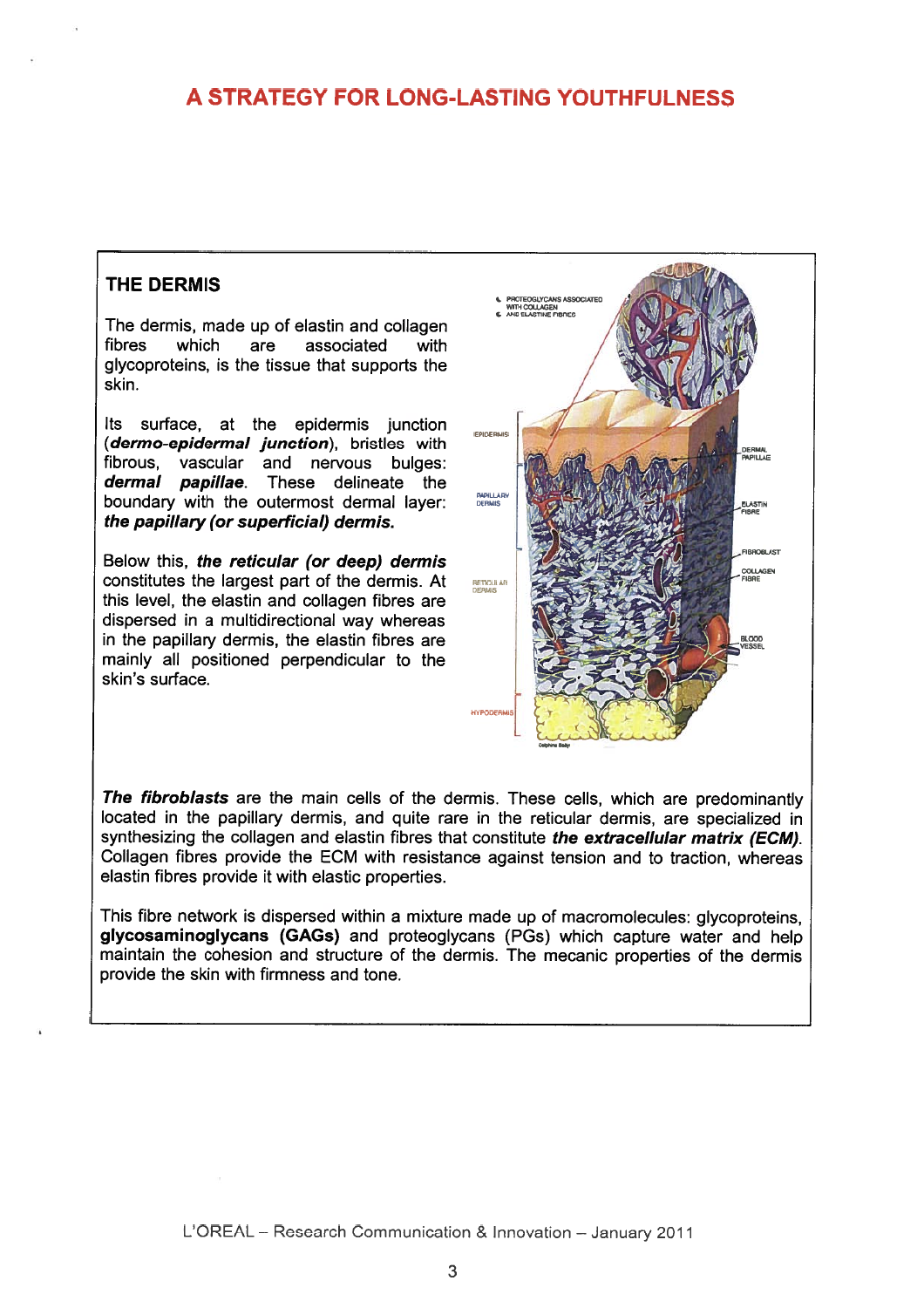### Signs of skin aging



The ultimate clinical signs of skin aging are the papyraceous (or cigarette paper) aspect, skin slackening and its loss of consistency: the skin feels like its "creased and crumpled".



On a histological level, skin aging is expressed by a reduction in the thickness of the epidermis, a flattening out of the dermo-epidermal junction (DEJ) and the disappearance of dermal papillae, as well as an atrophy and a disorganization of the extracellular matrix (ECM).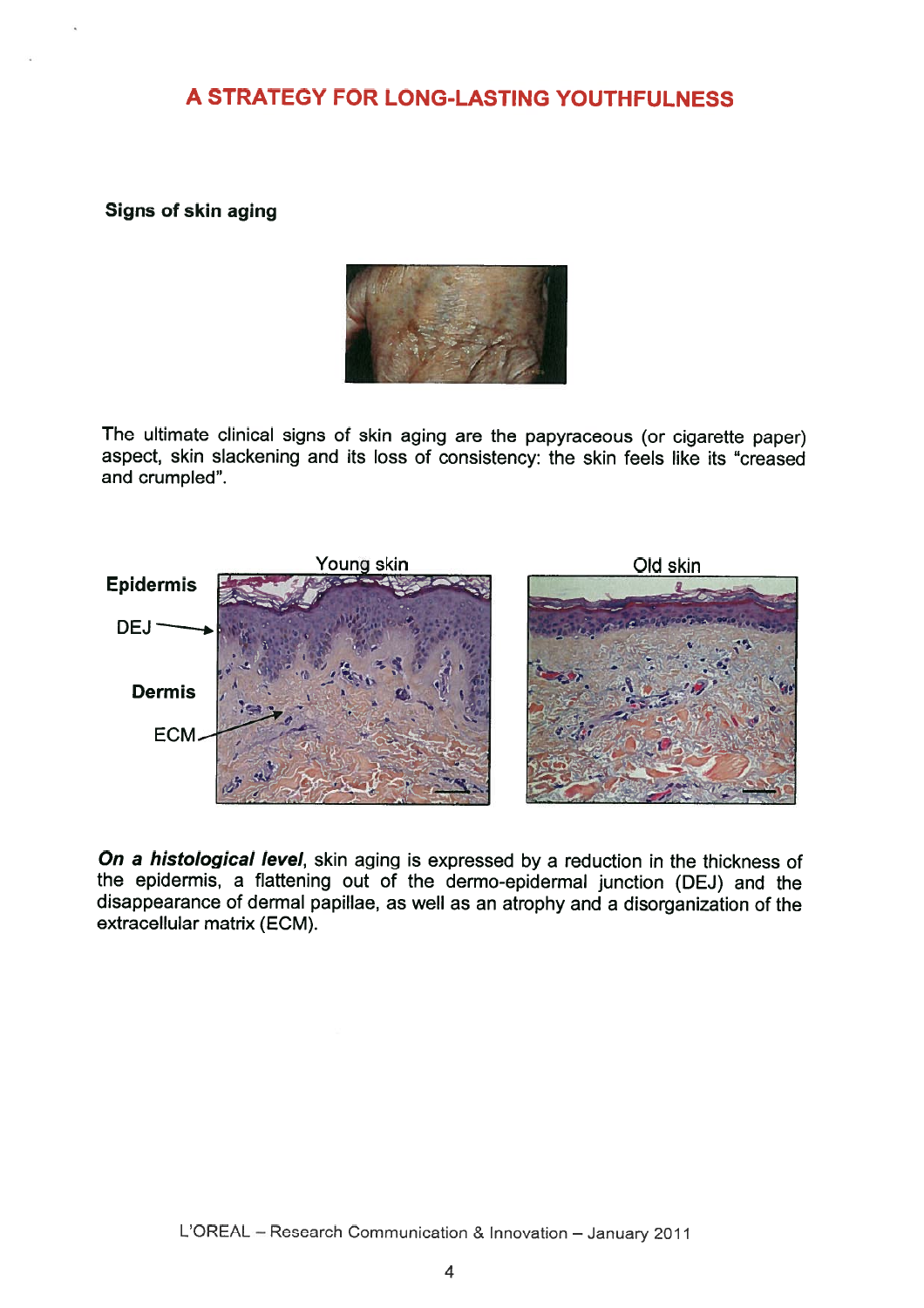### Fibroblasts used as models for studying aging

The study of dermis-level aging was centred for a long time on the changes to extracellular matrix macromolecules, such as collagen, but rarely dealt with the constituent cells: the fibroblasts.

In 1979, the American researchers R.A. Harper and G.Grove revealed for the first time the morphological and biological differences between the two populations of dermal fibroblasts<sup>3</sup>: those of the superficial dermis (the papillary fibroblasts) divide The study of dermis-level aging was centred for a long time on the changes to extracellular matrix macromolecules, such as collagen, but rarely dealt with the constituent cells: *the fibroblasts*.<br>In 1979, the American res more quickly than those of the deep dermis (reticular fibroblasts).

L'Oréal Research picked up on this idea and has implemented an incredible tool to pursue dermal exploration: models of *in vitro skin reconstructed* from human cell cultures. This experimental method which was initiated over 30 years ago in L'Oréal's laboratories (see frame) has been optimized by the team led by Daniel Asselineau, now head of L'Oréal's "Skin Aging" Biological Research group.

### In 1992, he developed models of reconstructed skin incorporating papillary and reticular fibroblasts.

From that moment onwards, research increased on these two dermal cell populations as researchers were convinced that they were a fundamental key to the skin aging process.

"For more than 20 years we have been interested in fibroblasts: these cells that are responsible for forming and maintaining dermal structure. We have explored the biological properties and the development with age of these cell populations in the skin, using our reconstructed skin models. Understanding this is the essence for developing new anti-aging strategies". Daniel Asselineau (Ph.D), head of L'Oréal's "Skin Aging" Biological Research group

<sup>&</sup>lt;sup>3</sup> HARPER R.A., GROVE G., Science, 1979, 204-526 HARPER R.A., GROVE G, J. Cell Sci, 1982, 57, 177-187 Human skin fibroblasts derived from papillary and reticular dermis: difference in growth potential in vitro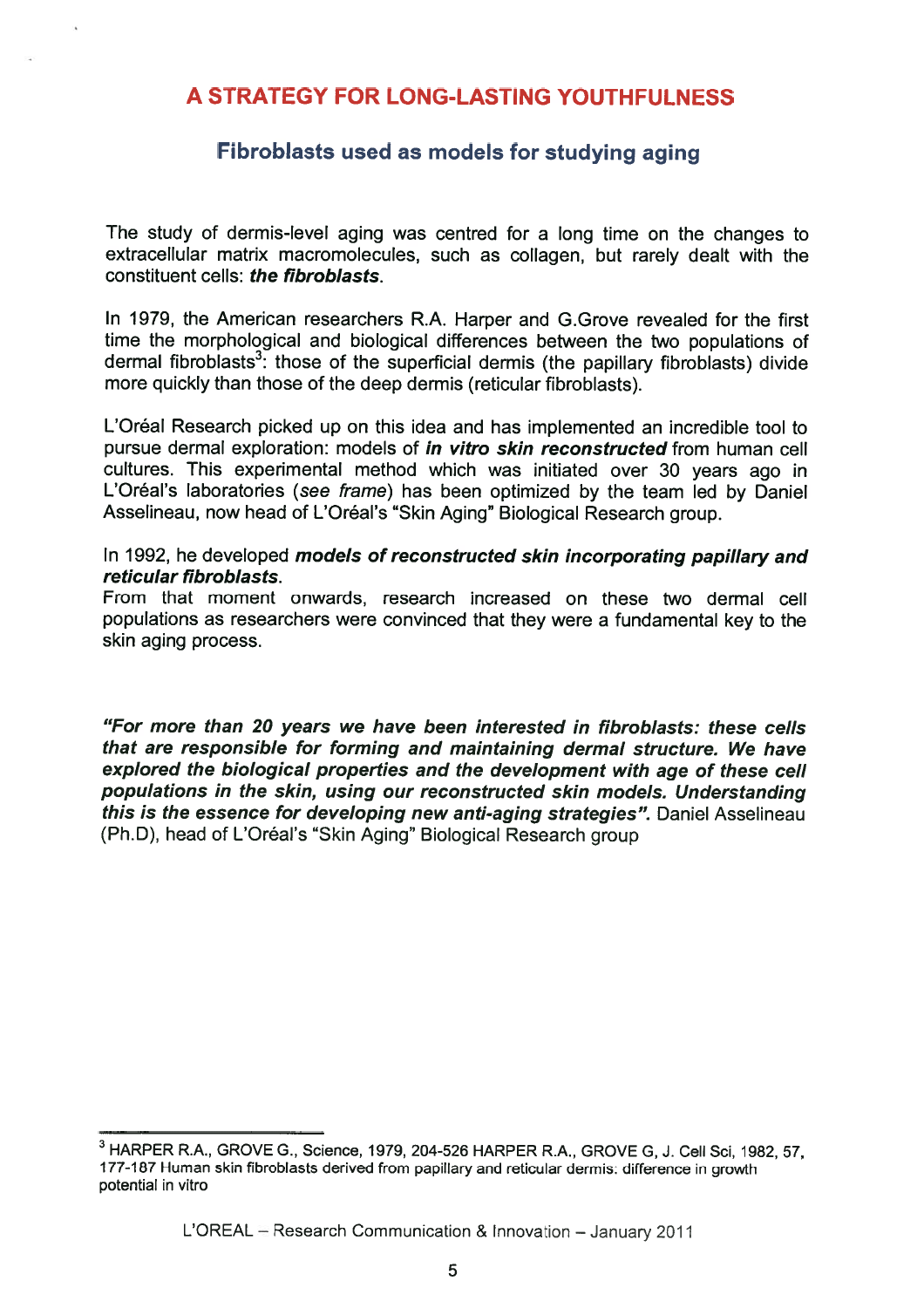### Studies on reconstructed skin highlight the differences

The L'Oréal research teams studied two fibroblast populations through reconstructed skin. The results confirm a certain number of differences on a morphological level relating to the production of growth factors, proteins and other molecules that can be dispersed through the extracellular matrix.

Papillary fibroblasts are characterized by a high percentage of small-scale cells that are granular and that have *higher growth potential* than reticular fibroblasts.

They stimulate the epidermal differentiation: the epidermis of skin reconstructed from papillary fibroblasts is of a higher quality than that reconstructed using reticular fibroblasts.

#### Reticular fibroblasts stimulate matrix synthesis.



#### In vitro characterization of papillary and reticular fibroblasts



Morphological analysis using phase-contrast microscopy





 $X40$ 

Actin and Vinculin immunofluorescence indirect marking

L'OREAL — Research Communication & Innovation — January 2011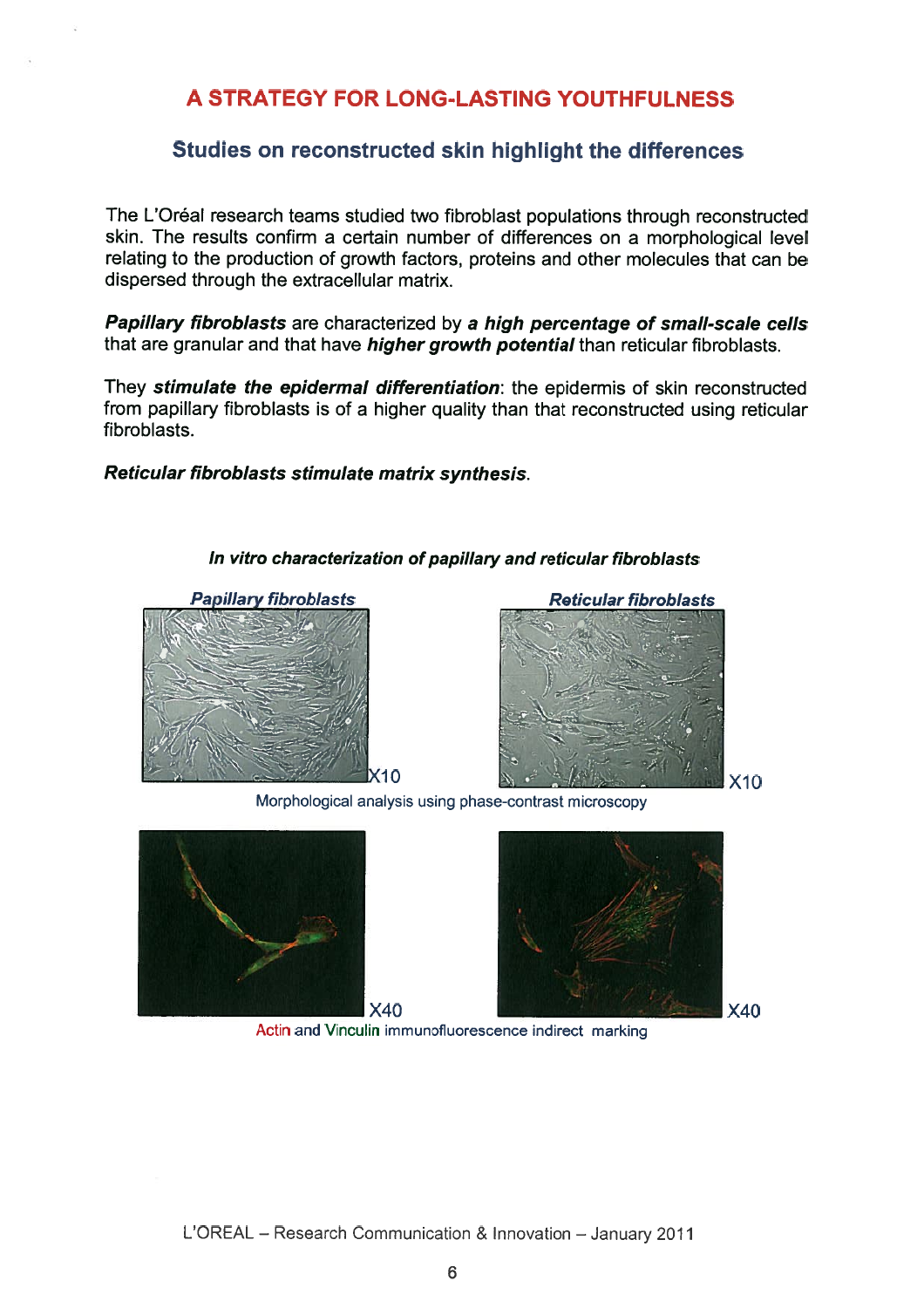### RECONSTRUCTED SKIN: A UNIQUE TOOL

Initially developed for grafting severely burned patients, reconstructed skin is also a source of valuable models for testing new dermatological products or cosmetics. Since 1979, the first time epidermis was reconstructed, different types of models made from cultured human skin cells have been developed to reconstruct, in vitro, either the epidermal structure or the dermal structure or the dermo-epidermal structure set.

In 1985, Daniel Asselineau reconstructed a genuine model of "live" human skin. The reconstructed dermis is made up of fibroblasts that are embedded in a collagen Ibased matrix. On this dermis, human epidermal cells (keratinocytes) are seeded and cultivated to create corneal layers.

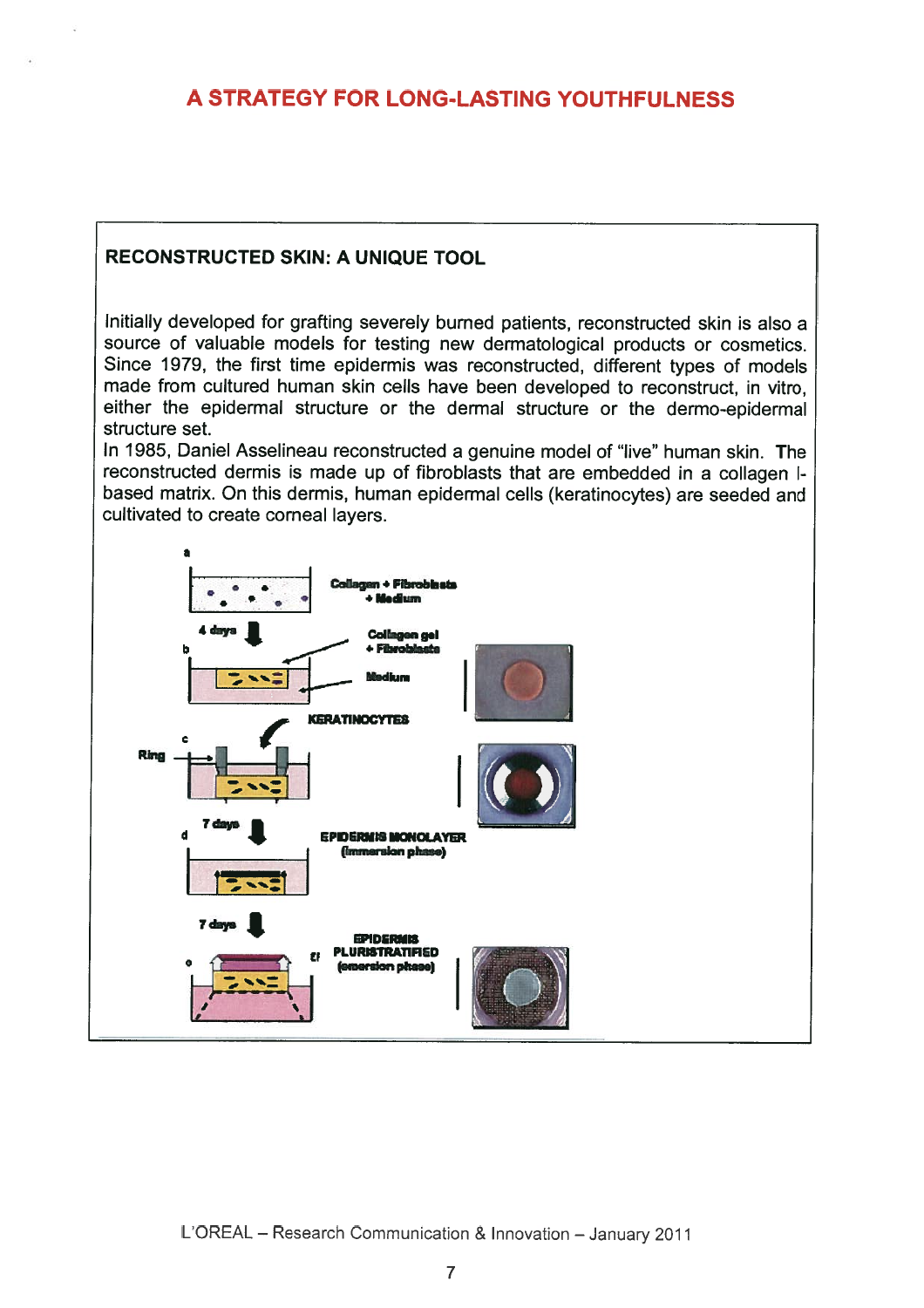## The papillary dermis: principal target of aging

Between age and the appearance of aging, the difference is sometimes significant. Aging, caused by the environment and by its main factor, ultraviolet rays, superimposes chronological aging, caused by time and genetic factors. By specifically exploring this "**photoaging**" process, researchers have managed to track the source of skin aging.

Daniel Asselineau and Françoise Bernerd (Ph.D), head of L'Oréal's "Light and Pigmentation" Biological Research Group, as such, studied the effects of ultraviolet rays on the skin, particularly UVA rays which are the most penetrating. To assess these effects at cellular level, they worked on reconstructed skin subjected to different levels of exposure. In 1998, unprecedented results were published.

### The fibroblasts of the superficial dermis disappear following exposure to UVA<sup>4</sup>

<sup>A</sup> few hours after moderate exposure to UVA (corresponding to 10% of the daily dose absorbed by facial skin in mid April in Paris), the fibroblasts of the superficial dermis atrophy (apoptosis phenomenon) and completely disappear within 48 hours.

Whereas the fibroblasts of the deep dermis remain and recolonize the dermis. This recolonization is associated with a reduction in dermal thickness. It is also characterized by a high production of the enzymes which are responsible for damaging collagen and of matrix proteins which stick together in clusters adversely affecting elastin fibres. It is for this reason that the skin loses its firmness and elasticity simultaneously.



#### Effects of UVA on reconstructed skin

<sup>4</sup> BERNERD F., ASSELINEAU D., Cell Death and Diff, 1998, 5, 792-802 UVA exposure of human skin reconstructed in vitro induces apoptosis of dermal fibroblasts.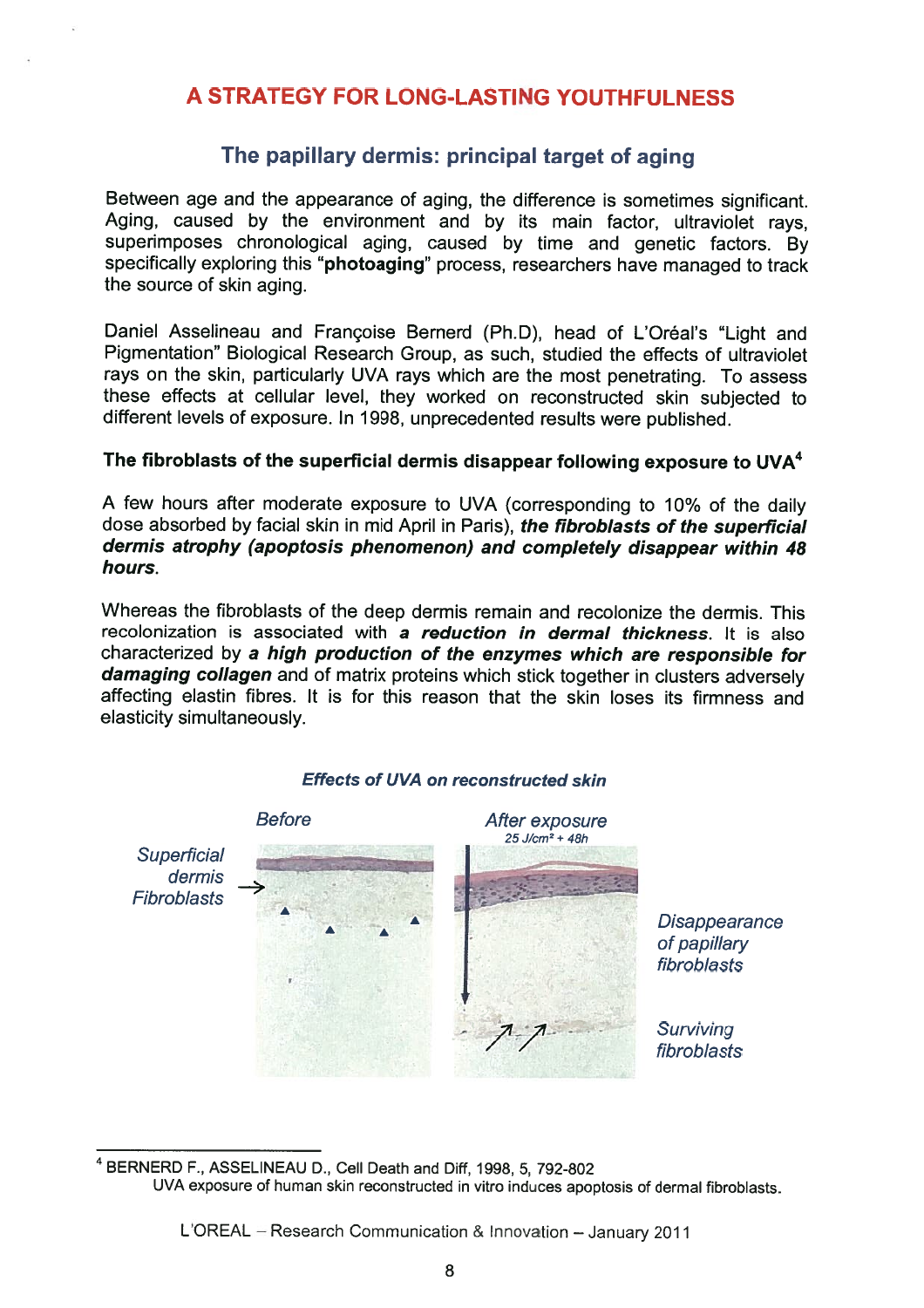### Papillary fibroblasts disappear during aging

In 2008. L'Oréal Research announced a major breakthrough: for the first time ever, it was demonstrated that *fibroblasts from the papillary dermis and those from* the reticular dermis develop differently during the aging process.

Researchers studied age-related changes on reconstructed skin using specific populations of fibroblasts, isolated on donors of different ages. The papillary and reticular fibroblast pairs from each young and old donor were analyzed and compared.

This work, carried out by L'Oréal illustrated that papillary fibroblasts were altered on a functional level and specifically disappeared during the aging process, whereas reticular fibroblasts were preserved.

In fact, while aging the papillary fibroblasts are being transformed. They atrophy and they lose their growth potential, as well as their ability to stimulate the epidermal differentiation. Those fibroblasts enable the synthesis of extracellular matrix proteins.

This breakthrough, acknowledged by the scientific community, was published in PLoS ONE<sup>5</sup>. It provides a new perspective to skin morphogenesis and aging. The papillary dermis appears as the main shield for retaining youthful skin. And, as such, the target for a new generation of anti-aging active ingredients.



During the skin aging process, the papillary fibroblasts lose their particularities and tend to become similar to reticular fibroblasts on morphological. biochemical and functional levels.

 $<sup>5</sup>$  MINE S., FORTUNEL N.O., PAGEON H., ASSELINEAU D., PLoS ONE, 2008, 3 (12): e 4066</sup> Aging Alters Functionality Human Dermal Papillary Fibroblasts but Not Reticular Fibroblasts: A new View of Skin Morphogenesis and Aging

L'OREAL — Research Communication & Innovation — January 2011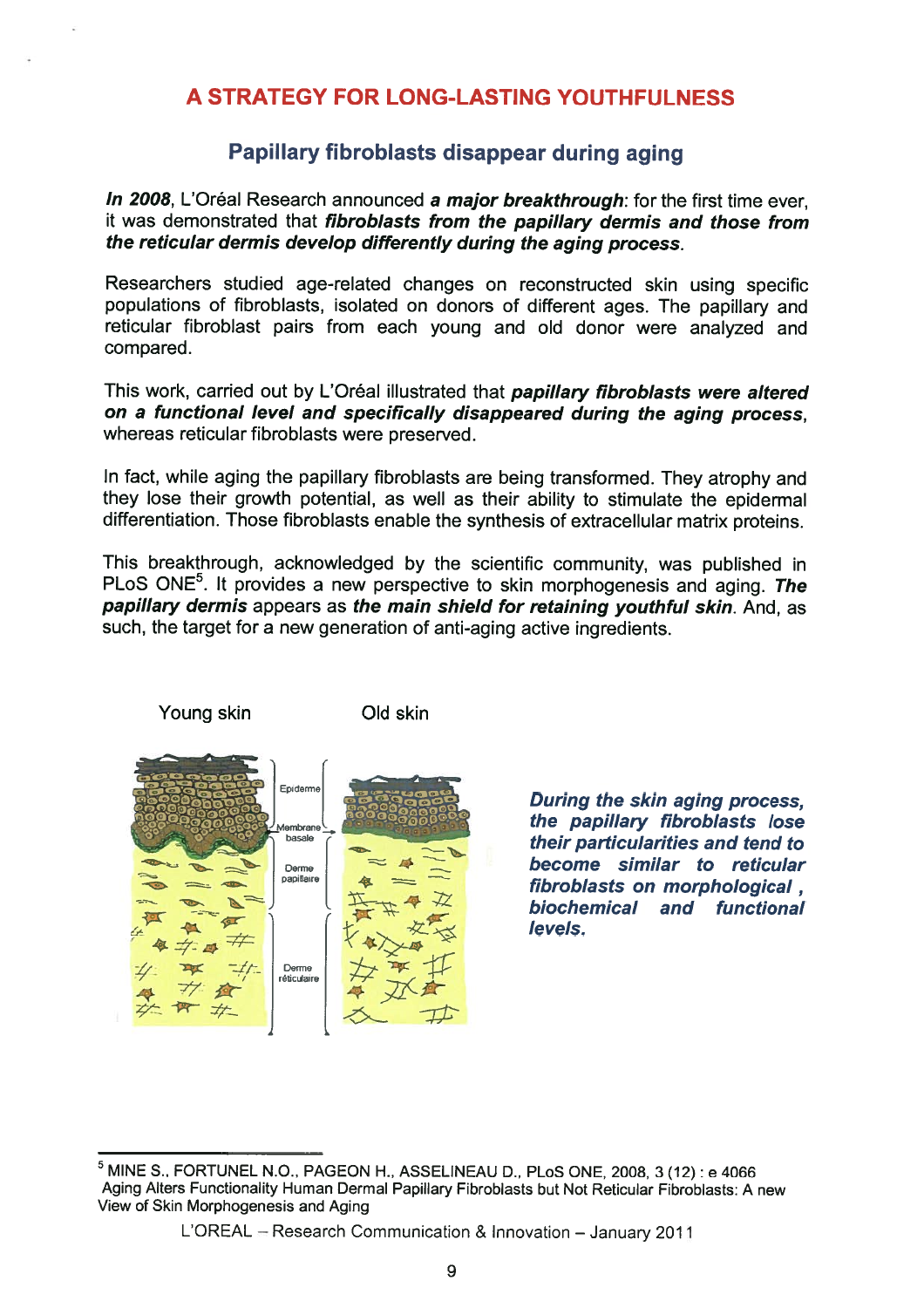### Rhamnose, a new active ingredient for molecular purposes

The challenge is to select the most effective molecules to stimulate or to restore papillary fibroblast activity. Apart from elastin and collagen, the papillary dermis is rich in molecules that are related to sugars and more specifically to monosaccharide. Rhamnose was, as such, specifically selected by L'Oréal's biological evaluation unit as an appropriate anti-aging prospect.

#### The effectiveness of Rhamnose is illustrated in vitro on reconstructed skin

When Rhamnose is added to papillary fibroblast cultures of young or old skin, it proves its effectiveness.

#### Rhamnose stimulates collagen <sup>I</sup> production

It favours the production of pro-collagen I, precursor of collagen I, a protein that is fundamental in maintaining skin structure and whose production tends to decrease with age and with photoaging effects.



Immunomarking of collagen synthesized by fibroblasts in reconstructed skin. An increase in marking can be perceived (in dark green), i.e. a collagen increase on the skin treated with Rhamnose (Rh+).

#### Rhamnose reinforces the dermo-epidermal junction

By stimulating the synthesis of certain proteins involved in dermo-epidermal cohesion, particularly collagen IV and collagen VII.

#### Rhamnose induces an increase in epidermal thickness

This superficial layer of the skin becomes finer over time. Papillary fibroblasts reinforce their action on the differentiation and proliferation of epidermal cells (keratinocytes) under the effect of Rhamnose.





L'OREAL — Research Communication & Innovation — January 2011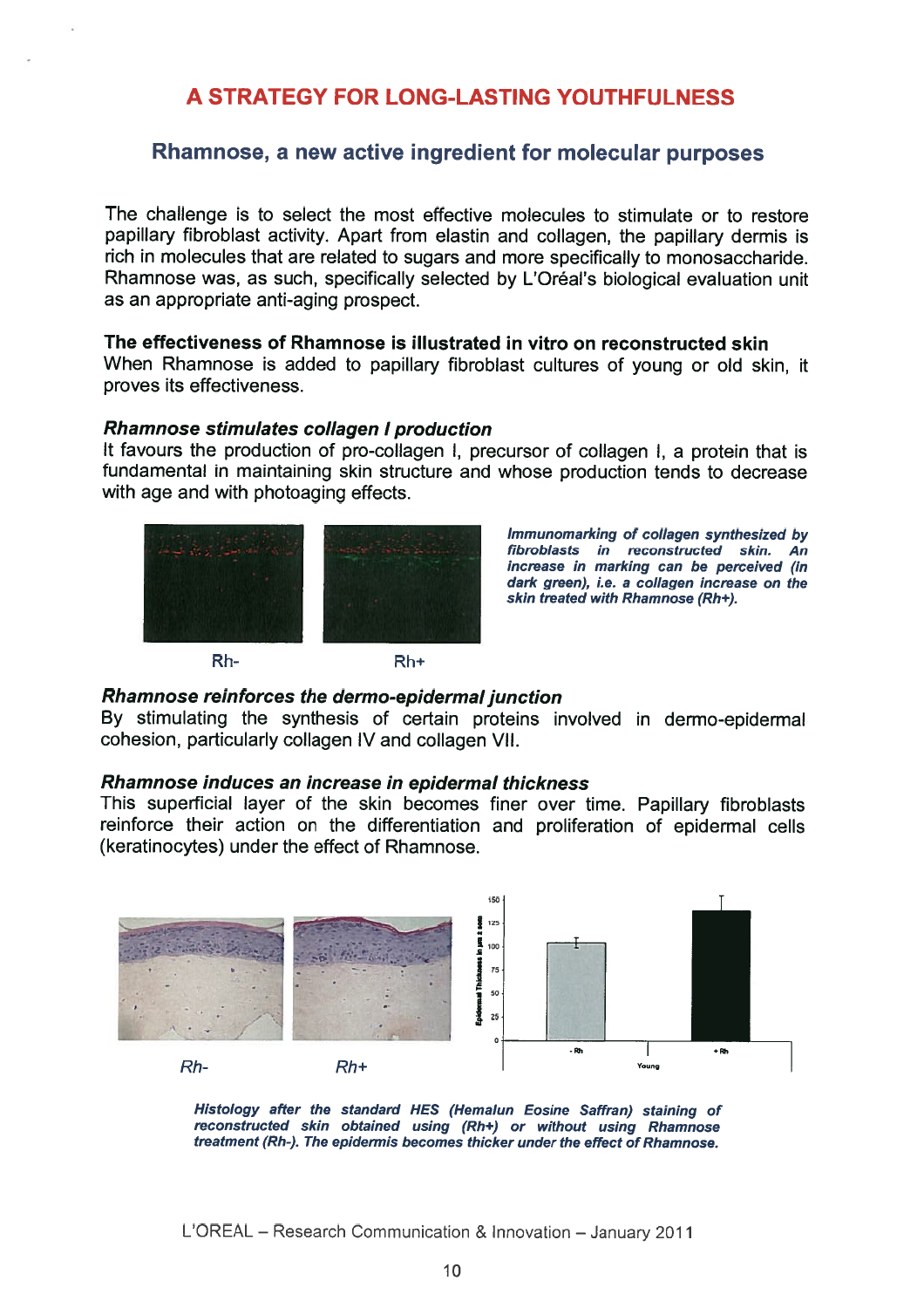### The effectiveness of Rhamnose is confirmed in vivo

The 5% clinical proof-of-concept studies show that papillary fibroblasts are effective in producing "youthful" molecules.

The effectiveness of Rhamnose on skin aging was assessed after 8 weeks of a bi-daily application of the treatment on the internal side of the forearm of female volunteers aged between 50 and 70 years old. The clinical and histological parameters were measured before and after treatment with Rhamnose or with the placebo.

The results obtained confirm the effects of Rhamnose obtained in vitro: after topically applying 5% Rhamnose for 2 months, a significant increase of he pro-collagen I expression at papillary dermis level and considerable epidermis thickening were measured.



#### Pro-collagen I expression

The increase is significant on skin treated with Rhamnose (p=0. 04 with placebo, p=0.05 with untreated control).



#### Epidermal thickness

The difference in thickness is significant between the skin treated with Rhamnose and the untreated control  $(p<0.001)$ .

L'OREAL — Research Communication & Innovation — January 2011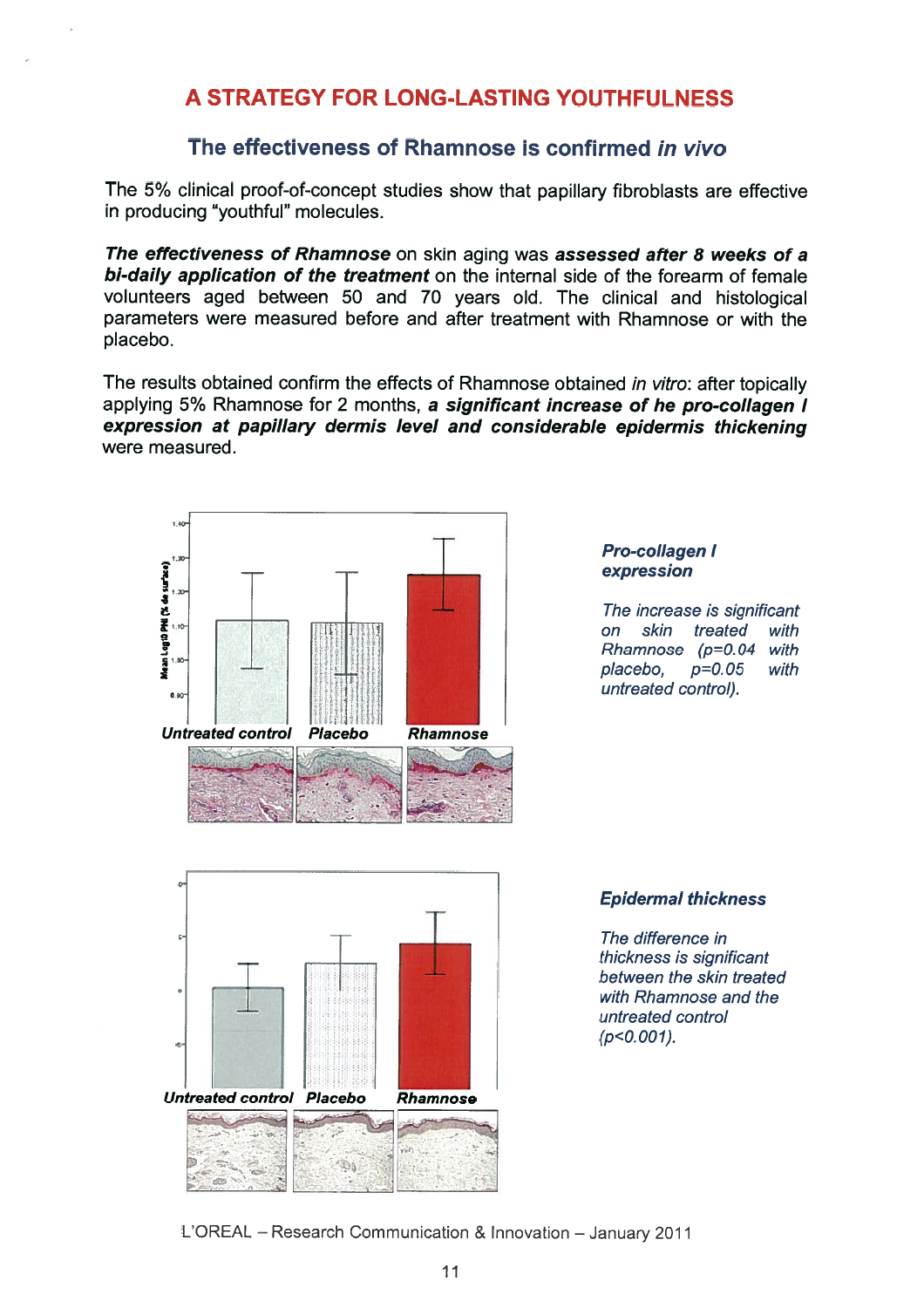### The first of a new generation of anti-aging active ingredients

The increase of the synthesis in the area treated is proof of the effectiveness of Rhamnose. This active ingredient has the ability to protect the skin and to repare its aging damages by increasing the synthesis *in vivo* of macromolecules whose role is fundamental in skin architecture.

The proofs of effectiveness illustrated in vitro and in vivo make Rhamnose the first of a new generation of active ingredients capable of preserving the cells which are targeted by aging.

|                                                       | Rendez-vous at the 2011 WORLD CONGRESS OF DERMATOLOGY in SEOUL<br>May 24/29, 2011                                                                                                                                                                                                                                                                                                                                                                                                                                                                                                                                                                                                                                                                                                                               |
|-------------------------------------------------------|-----------------------------------------------------------------------------------------------------------------------------------------------------------------------------------------------------------------------------------------------------------------------------------------------------------------------------------------------------------------------------------------------------------------------------------------------------------------------------------------------------------------------------------------------------------------------------------------------------------------------------------------------------------------------------------------------------------------------------------------------------------------------------------------------------------------|
| ۰<br>$\bullet$<br>$\bullet$<br>$\bullet$<br>$\bullet$ | <b>Communications:</b><br>Isolation and description of two fibroblast subpopulations in the dermis of human<br>adult skin.<br>Asselineau D., Pageon H.<br>Different roles potentially played by papillary and reticular fibroblasts in skin<br>investigated through the reconstruction of skin in vitro.<br>Asselineau D., Pageon H.<br>Specific alteration of the papillary fibroblast population during aging of human skin.<br>Asselineau D., Mine S., Fortunel N.,<br>Beneficial effect of Rhamnose on reconstructed skin made with a dermal<br>compartment containing papillary fibroblasts from young and old donors.<br>Asselineau D., Zucchi H., Pageon H.<br>Topical L-Rhamnose especifically induces pro-collagen-I in vivo in human aged skin<br>Tran C., Azouaoui A., Bredoux C., De Lacharrière O. |
| $\circ$                                               | Symposium: A new view on skin aging<br>Stimulating effects of Rhamnose on papillary fibroblast define a new skin anti-aging<br>molecule<br>Asselineau D.                                                                                                                                                                                                                                                                                                                                                                                                                                                                                                                                                                                                                                                        |
| $\circ$                                               | The effects of Rhamnose on Asian reconstructed skin<br>Cai A.                                                                                                                                                                                                                                                                                                                                                                                                                                                                                                                                                                                                                                                                                                                                                   |